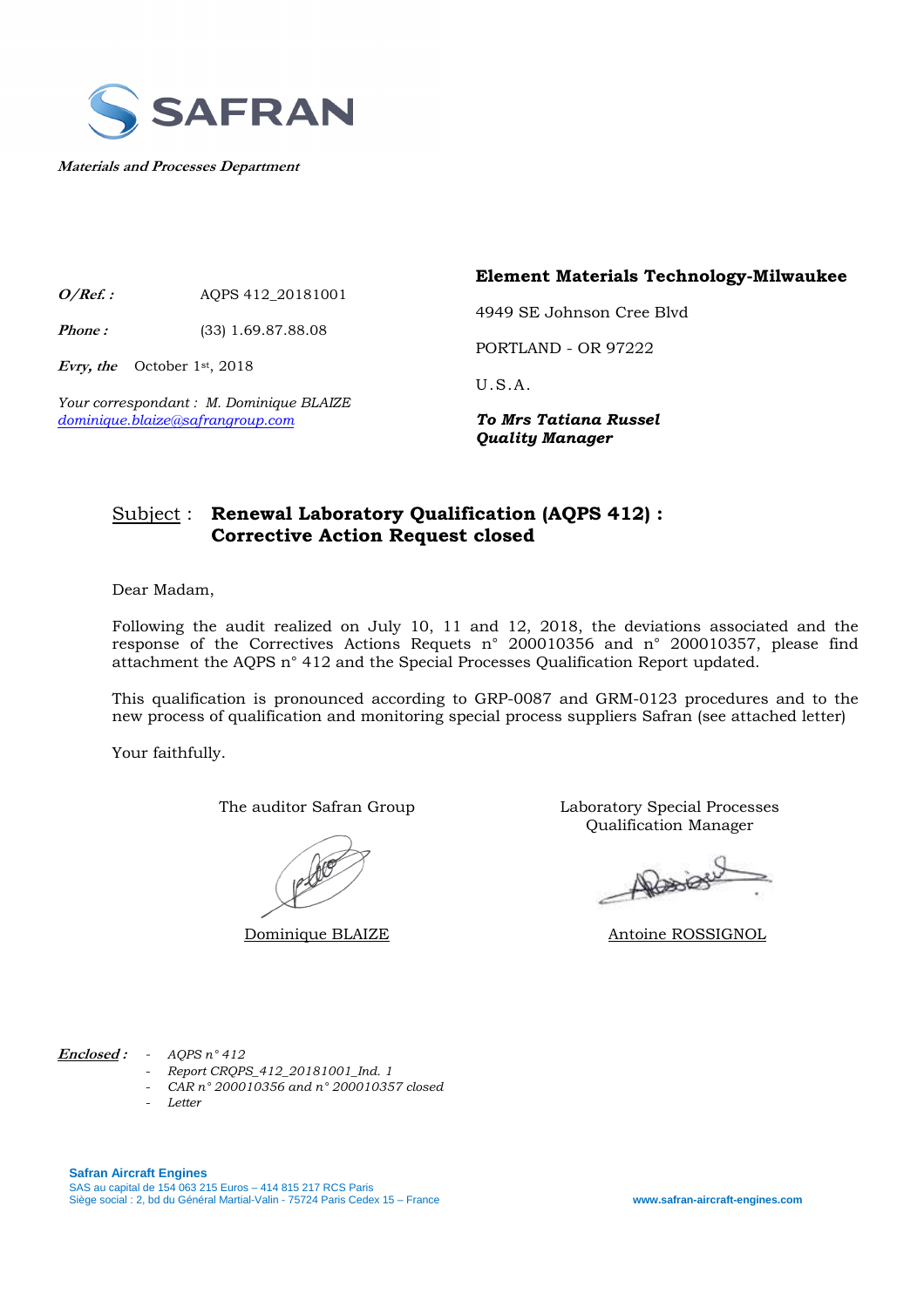

**Safran Aircraft Engines** 

### **Attestation de Qualification des Procédés Spéciaux Laboratoires**

**N°AQPS : 412 IND : 0 MDM : 503139 Page 1/3**

Laboratory Special Processes Qualification Certificate

**prononce la qualification sur les référentiels indiqués pour l'ensemble des sociétés du Groupe Safran suivant GRP-0087 – GRM-0123. grants the qualification on the specifications indicated for all companies of Safran Group following GRP-0087 – GRM-0123** 

# **Element Materials Technology-Milwaukee 4949 SE Johnson Cree Blvd PORTLAND - OR 97222**

#### **U.S.A.**

| $N^{\circ}$ PS<br>SP <sub>No.</sub>                    | Code<br>Lab $N^{\circ}$                                          | <b>Procédés</b><br><b>Processes</b>                                                                           | <b>Réferentiel Technique</b><br><b>Technical Specification</b>                            | <b>Statut</b><br><b>Status</b> | <b>Restrictions</b><br>techniques<br><b>Technical</b><br>limitation | Fin de<br>Validité<br>Expiration<br>Date |  |  |  |
|--------------------------------------------------------|------------------------------------------------------------------|---------------------------------------------------------------------------------------------------------------|-------------------------------------------------------------------------------------------|--------------------------------|---------------------------------------------------------------------|------------------------------------------|--|--|--|
|                                                        | 8.00 - Physique et physico-chimie / Physic and physico-chemistry |                                                                                                               |                                                                                           |                                |                                                                     |                                          |  |  |  |
| 8.00.00.03                                             | G                                                                | Métaux - Dosage du Carbone / Metals -<br>Carbon determination                                                 | <b>ASTM E1019</b>                                                                         | <b>Qualification</b>           | <b>Included TiAl</b><br>alloys                                      | <b>NOT LIMITED</b>                       |  |  |  |
| 8.00.00.04                                             | H                                                                | Métaux - Dosage du Soufre / Metals - Sulfur<br>determination                                                  | <b>ASTM E1019</b>                                                                         | Qualification                  | Included TiAl<br>alloys                                             | <b>NOT LIMITED</b>                       |  |  |  |
| 8.00.00.05                                             |                                                                  | Métaux - Dosage de l'hydrogène / Metals -<br>Hydrogen determination                                           | <b>ASTM E1447</b>                                                                         | <b>Qualification</b>           | Included TiAl<br>alloys                                             | <b>NOT LIMITED</b>                       |  |  |  |
| 8.00.00.06                                             | T                                                                | Métaux - Dosage de l'azote / Metals -<br>Nitrogen determination                                               | <b>ASTM E1019</b><br><b>ASTM E1409</b>                                                    | <b>Qualification</b>           |                                                                     | <b>NOT LIMITED</b>                       |  |  |  |
| 8.00.00.07                                             | K                                                                | Métaux - Dosage de l'oxygène / Metals -<br>Oxygen determination                                               | <b>ASTM E1019</b><br><b>ASTM E1409</b>                                                    | Qualification                  | Included TiAl<br>alloys                                             | <b>NOT LIMITED</b>                       |  |  |  |
| 8.00.00.08                                             | F1                                                               | Métaux - Fluorescence X / Metals - X Ray<br>Fluorescence                                                      | <b>ASTM E539 - ASTM E5672</b><br><b>ASTM E1085 - ASTM E2465</b>                           | Qualification                  | Included TiAl<br>alloys                                             | <b>NOT LIMITED</b>                       |  |  |  |
| 8.00.00.10                                             | F <sub>2</sub>                                                   | Métaux - Spectrométrie d'émission plasma<br>(SEP) / Metals - Inductively Coupled Plasma<br>Spectrometry (ICP) | <b>ASTM D5673</b>                                                                         | <b>Qualification</b>           |                                                                     | <b>NOT LIMITED</b>                       |  |  |  |
| 8.00.00.12                                             | F <sub>3</sub>                                                   | Métaux - Spectrométrie d'émission optique<br>par étincelle / Metals - Spark Optical<br>emission spectrometry  | ASTM E45 - ASTM E1086                                                                     | Qualification                  |                                                                     | <b>NOT LIMITED</b>                       |  |  |  |
| N° de rapport : CRQPS 412_20181001_Ind. 1<br>Report n° |                                                                  |                                                                                                               | Ind. 0: October 1st, 2018: Renewal Qualification after Correctives Actions Request closed |                                |                                                                     |                                          |  |  |  |

La validité des qualifications des fournisseurs est confirmée et actualisée par la publication d'une liste des procédés spéciaux qualifiés. L'adresse pour accéder à cette liste est disponible dans la GRM-0123, paragraphe « Qualification et surveillance des procédés spéciaux ». L'activation des accès fournisseurs à cette liste se fait par demande à l'adresse suivante : saf.admin-gps@safran.fr / *The supplier qualification validity is confirmed and updated by the publication of qualified special process* 

|                                |                                                                      | acmande a radicsse suivante : sanadmin-gps@sanan.ir / The supplier qualification validity is committed and apudica by the publication of qualified special process           |  |  |
|--------------------------------|----------------------------------------------------------------------|------------------------------------------------------------------------------------------------------------------------------------------------------------------------------|--|--|
|                                |                                                                      | list. The address to access to this list is available in GRM-0123, paragraph "Special Process Qualification and Monitoring". The activation of suppliers access to this list |  |  |
|                                | is done by request to the following address: saf.admin-gps@safran.fr |                                                                                                                                                                              |  |  |
|                                | Auditeur / Responsable de la qualification                           |                                                                                                                                                                              |  |  |
|                                | <b>Auditor / Qualification leader</b>                                |                                                                                                                                                                              |  |  |
| <b>Date</b>                    | Nom/Signature/Name                                                   | Nom/Signature/Name                                                                                                                                                           |  |  |
| October 1 <sup>st</sup> , 2018 | The Auditor Group : Dominique BLAIZE                                 | <b>Laboratory Special Processes</b><br>Qualification Manager: Antoine ROSSIGNOL                                                                                              |  |  |
|                                |                                                                      |                                                                                                                                                                              |  |  |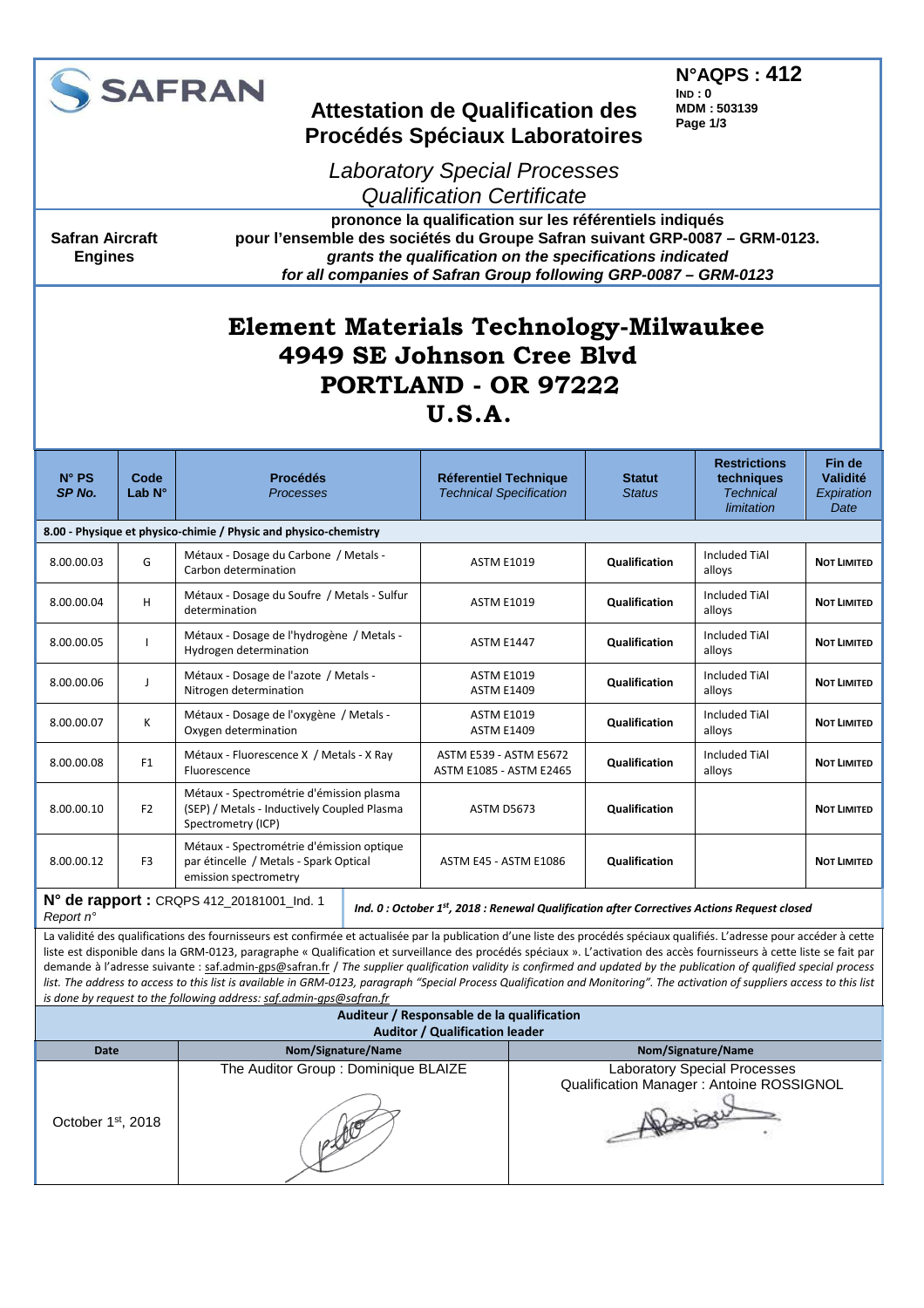|                                                                                                                                                                                                                                                                                                                                                                                                                                                                                                                                                                                                                                                                                                                                                                                                                                       |                         | <b>SAFRAN</b>                                                                                    | <b>N°AQPS: 412</b><br>IND:0<br><b>Attestation de Qualification des</b><br><b>MDM: 503139</b><br>Page 2/3<br><b>Procédés Spéciaux Laboratoires</b><br><b>Laboratory Special Processes</b><br><b>Qualification Certificate</b><br>prononce la qualification sur les référentiels indiqués |                                                                |                                                                                         |                                                                                                               |                                                 |  |
|---------------------------------------------------------------------------------------------------------------------------------------------------------------------------------------------------------------------------------------------------------------------------------------------------------------------------------------------------------------------------------------------------------------------------------------------------------------------------------------------------------------------------------------------------------------------------------------------------------------------------------------------------------------------------------------------------------------------------------------------------------------------------------------------------------------------------------------|-------------------------|--------------------------------------------------------------------------------------------------|-----------------------------------------------------------------------------------------------------------------------------------------------------------------------------------------------------------------------------------------------------------------------------------------|----------------------------------------------------------------|-----------------------------------------------------------------------------------------|---------------------------------------------------------------------------------------------------------------|-------------------------------------------------|--|
| <b>Safran Aircraft</b><br><b>Engines</b>                                                                                                                                                                                                                                                                                                                                                                                                                                                                                                                                                                                                                                                                                                                                                                                              |                         |                                                                                                  | pour l'ensemble des sociétés du Groupe Safran suivant GRP-0087 - GRM-0123.<br>grants the qualification on the specifications indicated<br>for all companies of Safran Group following GRP-0087 - GRM-0123                                                                               |                                                                |                                                                                         |                                                                                                               |                                                 |  |
| <b>Element Materials Technology-Milwaukee</b><br>4949 SE Johnson Cree Blyd<br>PORTLAND - OR 97222<br>U.S.A.                                                                                                                                                                                                                                                                                                                                                                                                                                                                                                                                                                                                                                                                                                                           |                         |                                                                                                  |                                                                                                                                                                                                                                                                                         |                                                                |                                                                                         |                                                                                                               |                                                 |  |
| $N^{\circ}$ PS<br>SP No.                                                                                                                                                                                                                                                                                                                                                                                                                                                                                                                                                                                                                                                                                                                                                                                                              | Code<br>Lab $N^{\circ}$ | <b>Procédés</b><br>Processes                                                                     |                                                                                                                                                                                                                                                                                         | <b>Réferentiel Technique</b><br><b>Technical Specification</b> |                                                                                         | <b>Restrictions</b><br>techniques<br><b>Technical</b><br>limitation                                           | Fin de<br><b>Validité</b><br>Expiration<br>Date |  |
| 8.01 - Eprouvettes / Samples                                                                                                                                                                                                                                                                                                                                                                                                                                                                                                                                                                                                                                                                                                                                                                                                          |                         |                                                                                                  |                                                                                                                                                                                                                                                                                         |                                                                |                                                                                         |                                                                                                               |                                                 |  |
| 8.01.00.02                                                                                                                                                                                                                                                                                                                                                                                                                                                                                                                                                                                                                                                                                                                                                                                                                            | Z <sub>2</sub>          | Métaux - Usinage des éprouvettes hors<br>fatigue / Metals - Specimen machining<br>except fatigue | DMC0107                                                                                                                                                                                                                                                                                 |                                                                | Qualification                                                                           | Except: sample<br>polishing of TiAl<br>conducted at<br>Portland lab<br>machining at<br>Santa Fe<br>laboratory | <b>NOT LIMITED</b>                              |  |
| 8.02 - Mécanique / Mechanic                                                                                                                                                                                                                                                                                                                                                                                                                                                                                                                                                                                                                                                                                                                                                                                                           |                         |                                                                                                  |                                                                                                                                                                                                                                                                                         |                                                                |                                                                                         |                                                                                                               |                                                 |  |
| 8.02.00.01                                                                                                                                                                                                                                                                                                                                                                                                                                                                                                                                                                                                                                                                                                                                                                                                                            | Α                       | Métaux - Traction à température ambiante /<br>Metals - Tensile test at room temperature          | ASTM E8/8M                                                                                                                                                                                                                                                                              |                                                                | Qualification                                                                           | Sans module<br>d'Young / Without<br>Young Modulus                                                             | <b>NOT LIMITED</b>                              |  |
| 8.02.00.02                                                                                                                                                                                                                                                                                                                                                                                                                                                                                                                                                                                                                                                                                                                                                                                                                            | B                       | Métaux - Traction à température élevée /<br>Metals - Tensile test at elevated temperature        | ASTM E21                                                                                                                                                                                                                                                                                |                                                                | Qualification                                                                           |                                                                                                               | <b>NOT LIMITED</b>                              |  |
| 8.02.00.04                                                                                                                                                                                                                                                                                                                                                                                                                                                                                                                                                                                                                                                                                                                                                                                                                            | C                       | Métaux - Fluage rupture / Metals - Stress<br>rupture creep test                                  | ASTM E139                                                                                                                                                                                                                                                                               |                                                                | Qualification                                                                           |                                                                                                               | <b>NOT LIMITED</b>                              |  |
| 8.02.00.18                                                                                                                                                                                                                                                                                                                                                                                                                                                                                                                                                                                                                                                                                                                                                                                                                            | M <sub>2</sub>          | Métaux - Dureté Vickers / Metals - Vickers<br>hardness                                           | <b>ASTM E140 - ASTM E384</b>                                                                                                                                                                                                                                                            |                                                                | Qualification                                                                           | Only Low load - 1<br>to 1000 / Charge<br>réduite                                                              | <b>NOT LIMITED</b>                              |  |
| 8.02.00.19                                                                                                                                                                                                                                                                                                                                                                                                                                                                                                                                                                                                                                                                                                                                                                                                                            | M <sub>3</sub>          | Métaux - Dureté Rockwell / Metals -<br>Rockwell hardness                                         | ASTM E140 - ASTM E18                                                                                                                                                                                                                                                                    |                                                                | Qualification                                                                           |                                                                                                               | <b>NOT LIMITED</b>                              |  |
| Report n°                                                                                                                                                                                                                                                                                                                                                                                                                                                                                                                                                                                                                                                                                                                                                                                                                             |                         | N° de rapport : CRQPS 412_20181001_Ind. 1                                                        |                                                                                                                                                                                                                                                                                         |                                                                |                                                                                         | Ind. 0 : October 1st, 2018 : Renewal Qualification after Correctives Actions Request closed                   |                                                 |  |
| La validité des qualifications des fournisseurs est confirmée et actualisée par la publication d'une liste des procédés spéciaux qualifiés. L'adresse pour accéder à cette<br>liste est disponible dans la GRM-0123, paragraphe « Qualification et surveillance des procédés spéciaux ». L'activation des accès fournisseurs à cette liste se fait par<br>demande à l'adresse suivante : saf.admin-gps@safran.fr / The supplier qualification validity is confirmed and updated by the publication of qualified special process<br>list. The address to access to this list is available in GRM-0123, paragraph "Special Process Qualification and Monitoring". The activation of suppliers access to this list<br>is done by request to the following address: saf.admin-qps@safran.fr<br>Auditeur / Responsable de la qualification |                         |                                                                                                  |                                                                                                                                                                                                                                                                                         |                                                                |                                                                                         |                                                                                                               |                                                 |  |
| <b>Auditor / Qualification leader</b><br>Nom/Signature/Name                                                                                                                                                                                                                                                                                                                                                                                                                                                                                                                                                                                                                                                                                                                                                                           |                         |                                                                                                  |                                                                                                                                                                                                                                                                                         |                                                                |                                                                                         |                                                                                                               |                                                 |  |
| <b>Date</b><br>October 1st, 2018                                                                                                                                                                                                                                                                                                                                                                                                                                                                                                                                                                                                                                                                                                                                                                                                      |                         | Nom/Signature/Name                                                                               | The Auditor Group : Dominique BLAIZE                                                                                                                                                                                                                                                    |                                                                | <b>Laboratory Special Processes</b><br>Qualification Manager: Antoine ROSSIGNOL<br>Also |                                                                                                               |                                                 |  |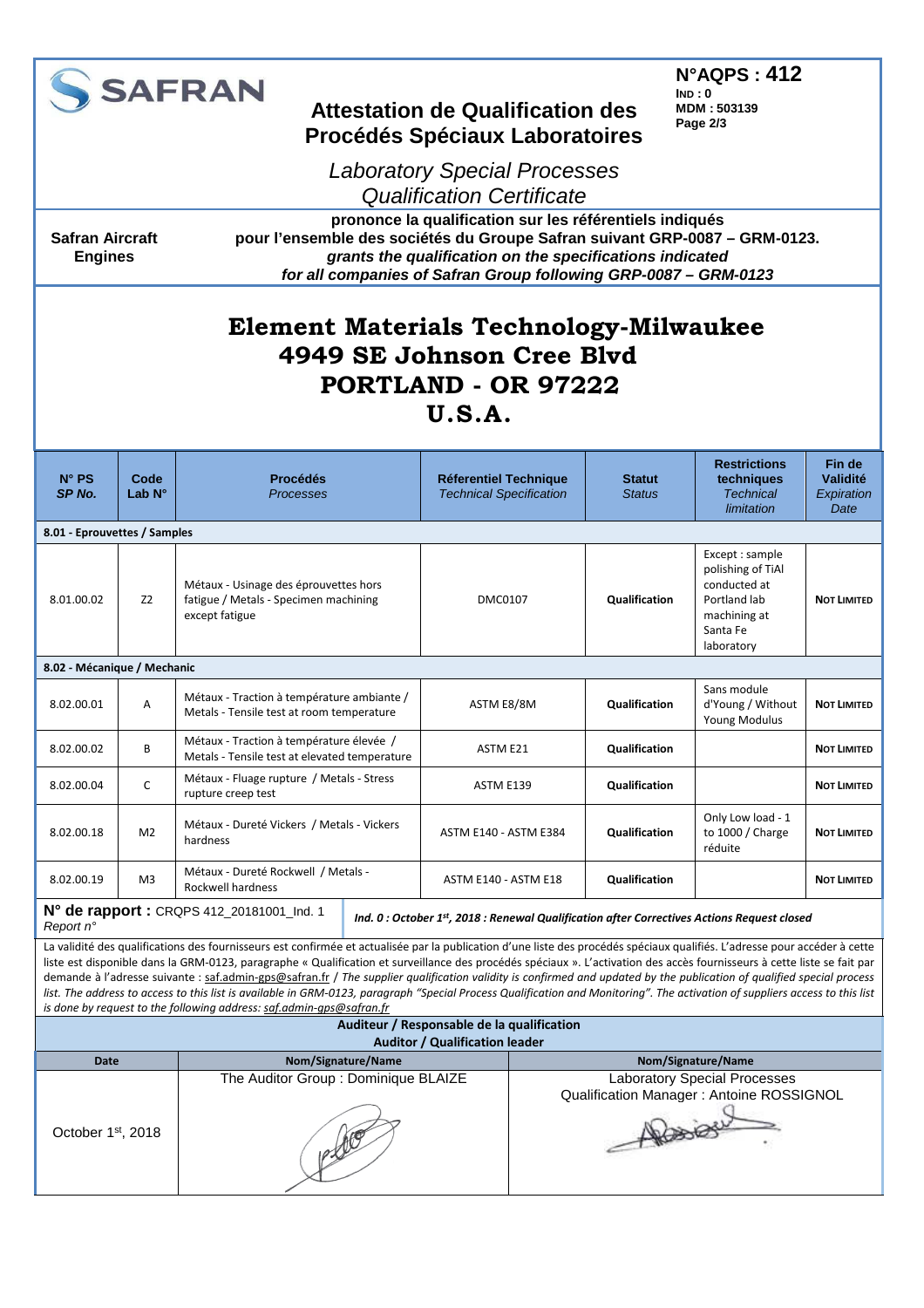

**Safran Aircraft Engines** 

## **Attestation de Qualification des Procédés Spéciaux Laboratoires**

**N°AQPS : 412 IND : 0 MDM : 503139 Page 3/3**

Laboratory Special Processes Qualification Certificate

**prononce la qualification sur les référentiels indiqués pour l'ensemble des sociétés du Groupe Safran suivant GRP-0087 – GRM-0123. grants the qualification on the specifications indicated for all companies of Safran Group following GRP-0087 – GRM-0123** 

# **Element Materials Technology-Milwaukee 4949 SE Johnson Cree Blvd PORTLAND - OR 97222**

#### **U.S.A.**

| $N^{\circ}$ PS<br>SP <sub>No.</sub>                                                                                                                   | Code<br>Lab $N^{\circ}$ | <b>Procédés</b><br><b>Processes</b>                                                                                                                                                                                                                                                                                                                                                                                                                                                                                                                                                                                                                                                                                                                                                     | <b>Réferentiel Technique</b><br><b>Technical Specification</b> |                                                                                             | <b>Statut</b><br><b>Status</b> | <b>Restrictions</b><br>techniques<br><b>Technical</b><br>limitation | Fin de<br>Validité<br>Expiration<br>Date |  |
|-------------------------------------------------------------------------------------------------------------------------------------------------------|-------------------------|-----------------------------------------------------------------------------------------------------------------------------------------------------------------------------------------------------------------------------------------------------------------------------------------------------------------------------------------------------------------------------------------------------------------------------------------------------------------------------------------------------------------------------------------------------------------------------------------------------------------------------------------------------------------------------------------------------------------------------------------------------------------------------------------|----------------------------------------------------------------|---------------------------------------------------------------------------------------------|--------------------------------|---------------------------------------------------------------------|------------------------------------------|--|
|                                                                                                                                                       |                         | 8.03 - Microscopie, Macroscopie / Microscopy                                                                                                                                                                                                                                                                                                                                                                                                                                                                                                                                                                                                                                                                                                                                            |                                                                |                                                                                             |                                |                                                                     |                                          |  |
| 8.03.00.01                                                                                                                                            | L1a                     | Métaux - Taille de grains / Metals - Grain<br>size                                                                                                                                                                                                                                                                                                                                                                                                                                                                                                                                                                                                                                                                                                                                      | ASTM E112                                                      | <b>Qualification</b>                                                                        |                                |                                                                     | <b>NOT LIMITED</b>                       |  |
| 8.03.00.03                                                                                                                                            | L1f                     | Métaux - Taux de porosités / Metals -<br>Porosity content                                                                                                                                                                                                                                                                                                                                                                                                                                                                                                                                                                                                                                                                                                                               | Supplier methods                                               |                                                                                             | <b>Qualification</b>           | LP3.20.5<br>Only by Image<br>analyser                               | <b>NOT LIMITED</b>                       |  |
| 8.03.00.04                                                                                                                                            | L1e                     | Métaux - Contamination des alliages de<br>Titane (Alpha-case) / Metals -<br>Contamination on Ti alloy (Alpha Case)                                                                                                                                                                                                                                                                                                                                                                                                                                                                                                                                                                                                                                                                      | Supplier methods                                               |                                                                                             | Qualification                  | LP3.48                                                              | <b>NOT LIMITED</b>                       |  |
| 8.03.00.05                                                                                                                                            | L1g                     | Métaux - Taux de phase (alpha sur titane;<br>ferrite sur Aciers) / Metals - Phasis content<br>(alpha for titanium, ferrite for steels)                                                                                                                                                                                                                                                                                                                                                                                                                                                                                                                                                                                                                                                  | Supplier methods                                               |                                                                                             | <b>Qualification</b>           | LP3.28<br>Only delta ferrite                                        | <b>NOT LIMITED</b>                       |  |
| 8.03.00.09                                                                                                                                            | L1k                     | Métaux - Examen fonderie / Metals -<br><b>Examination on castings</b>                                                                                                                                                                                                                                                                                                                                                                                                                                                                                                                                                                                                                                                                                                                   | Supplier methods                                               |                                                                                             | Qualification                  | LP3.27<br>Only moldind<br>contact reaction<br>layer                 | <b>NOT LIMITED</b>                       |  |
| N° de rapport : CRQPS 412_20181001_Ind. 1<br>Ind. 0 : October 1st, 2018 : Renewal Qualification after Correctives Actions Request closed<br>Report n° |                         |                                                                                                                                                                                                                                                                                                                                                                                                                                                                                                                                                                                                                                                                                                                                                                                         |                                                                |                                                                                             |                                |                                                                     |                                          |  |
|                                                                                                                                                       |                         | La validité des qualifications des fournisseurs est confirmée et actualisée par la publication d'une liste des procédés spéciaux qualifiés. L'adresse pour accéder à cette<br>liste est disponible dans la GRM-0123, paragraphe « Qualification et surveillance des procédés spéciaux ». L'activation des accès fournisseurs à cette liste se fait par<br>demande à l'adresse suivante : saf.admin-gps@safran.fr / The supplier qualification validity is confirmed and updated by the publication of qualified special process<br>list. The address to access to this list is available in GRM-0123, paragraph "Special Process Qualification and Monitoring". The activation of suppliers access to this list<br>is done by request to the following address: saf.admin-qps@safran.fr |                                                                |                                                                                             |                                |                                                                     |                                          |  |
| Auditeur / Responsable de la qualification                                                                                                            |                         |                                                                                                                                                                                                                                                                                                                                                                                                                                                                                                                                                                                                                                                                                                                                                                                         |                                                                |                                                                                             |                                |                                                                     |                                          |  |
| <b>Auditor / Qualification leader</b><br>Nom/Signature/Name<br><b>Date</b><br>Nom/Signature/Name                                                      |                         |                                                                                                                                                                                                                                                                                                                                                                                                                                                                                                                                                                                                                                                                                                                                                                                         |                                                                |                                                                                             |                                |                                                                     |                                          |  |
| October 1st, 2018                                                                                                                                     |                         | The Auditor Group: Dominique BLAIZE                                                                                                                                                                                                                                                                                                                                                                                                                                                                                                                                                                                                                                                                                                                                                     |                                                                | <b>Laboratory Special Processes</b><br>Qualification Manager: Antoine ROSSIGNOL<br>Alexiser |                                |                                                                     |                                          |  |
|                                                                                                                                                       |                         |                                                                                                                                                                                                                                                                                                                                                                                                                                                                                                                                                                                                                                                                                                                                                                                         |                                                                |                                                                                             |                                |                                                                     |                                          |  |